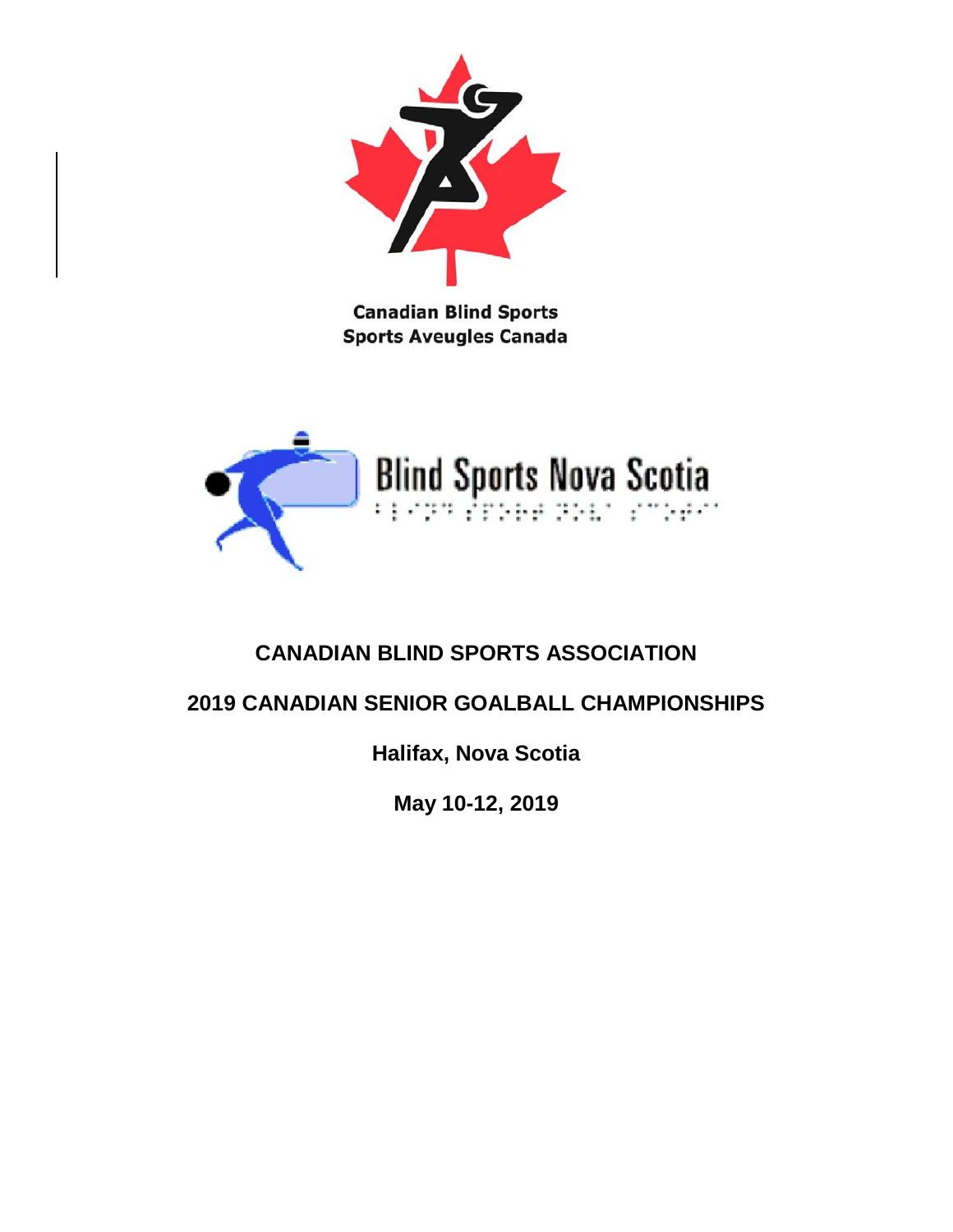## **TOURNAMENT PACKAGE**

### **HOSTED BY Blind Sports Nova Scotia**

| <b>Blind Sports Nova Scotia</b> | http://www.blindsportsnovascotia.ca/ |
|---------------------------------|--------------------------------------|
| Phone:                          | 902-229-8246                         |
| E-mail:                         | info@blindsportsnovascotia.ca        |
| <b>Tournament Contact:</b>      | <b>Peter Parsons</b>                 |

## **COMPETITION DATES**

Coaches will be provided with a Coach Package at the venue with confirmed schedule times. All times presented below are tentative and subject to change.

Competition is scheduled for:

- Friday, May  $10^{th}$  6:00 pm 9:00 pm
- Saturday, May  $11<sup>th</sup>$  9:00 am 8:00 pm
- Sunday May  $12^{th}$  9:00 am  $-$  3:00 pm
- Sunday May  $12<sup>th</sup>$  Medal Ceremonies will follow the finals.

## **INFORMATION FOR TEAMS**

### **1. Arrival and Departure**

Halifax Stanfield International Airport [https://www.flyhalifax.com//](https://www.flyhalifax.com/)

Teams are expected to arrive at the gym in time to play on Friday, May 10<sup>th</sup> at 6:00 pm. Transportation from hotel starts at 5:00.

Teams are responsible for transportation to and from the airport.

For teams interested in arranging their own transportation for the duration of the tournament, there are many rental options at the airport:

<https://halifaxstanfield.ca/transportation/car-rentals/>

Teams can also use public transit from the Airport to Downtown Halifax:

<https://halifaxstanfield.ca/transportation/bus-services/>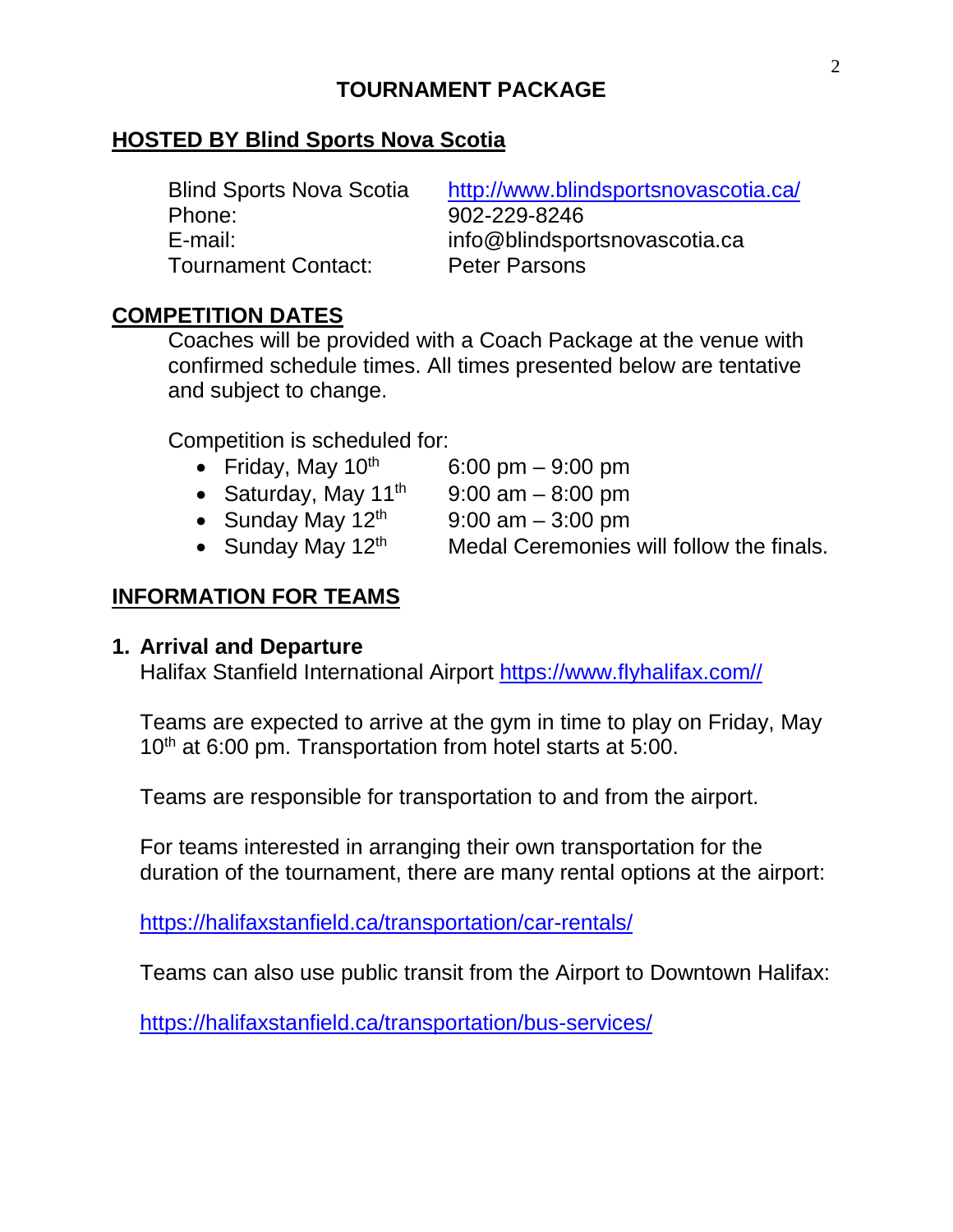### **2. Ground Transportation**

The gym is approximately a 10-minute walk or 2-minute drive from the hotel.

#### Friday, May 10

Ground transportation will be provided from the hotel to the gym departing the hotel at 5:00 pm. Transportation will be provided from the gym to the hotel at the conclusion of the last game.

#### Saturday, May 11

Ground transportation will be provided from the hotel to the gym departing the hotel at 8:00 am. Transportation will be provided from the gym to the hotel at the conclusion of the last game.

#### Sunday, May 12

Ground transportation will be provided from the hotel to the gym departing the hotel at 8:00 am. Transportation will not be provided from the gym to the airport at the conclusion of the tournament.

Transportation schedule to be confirmed in Coaches Package.

### **3. Accommodation**

Lord Nelson Hotel & Suites 1515 South Part Street Halifax, NS 902-423-6331

The newly renovated, Lord Nelson Hotel & Suites is pleased to welcome the 2019 Senior Goalball National Championships and wish you a wonderful time in Halifax! A beloved landmark in downtown Halifax since 1928, the hotel overlooks beautiful Victorian Public Gardens and is an easy 10-minute walk to the Citadel Community Centre / Citadel High (tournament venue). Just outside our doors, you will find vibrant Spring Garden Road, filled with restaurants and pubs, shopping and entertainment options.

We are pleased to extend a special group rate of \$179.00 on May 10<sup>th</sup> and 11<sup>th</sup>. This rate is available a few days prior to and after the event.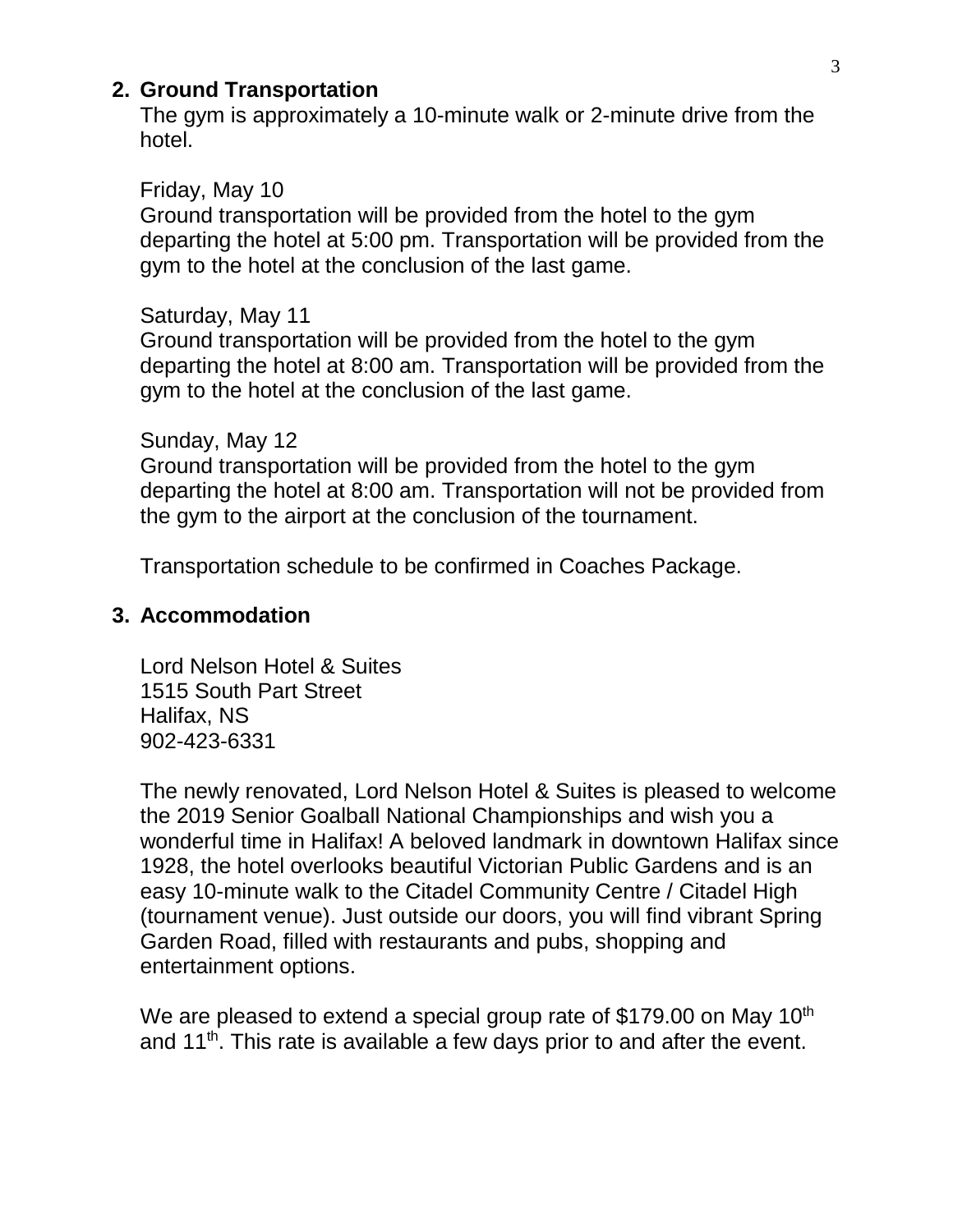For those looking to extend their stay to attend National Training Camp, we are pleased to extend a discounted rate of \$159.00 exclusively for the nights of May 12<sup>th</sup>, 13<sup>th</sup>, 14<sup>th</sup> and 15<sup>th</sup>.

Group rates apply to Classic Guest Rooms with 1 or 2 Queen beds, single or double occupancy, include complimentary Internet and local/toll free calls, and is subject to availability (2% Tourism Levy and 15% tax applicable).

To reserve a room at the preferred group rate (or if you require further assistance) please contact the hotel's reservations team directly at 1 800-565-2020 / 902-423-5130 / [ask@lordnelsonhotel.com](mailto:ask@lordnelsonhotel.com) and refer to group name: 2019 Senior Goalball National Championships.

\* To book this rate, please be sure to reserve your room prior to the group cut-off date, **Monday April 1, 2019**.

## **4. Meals**

Meals will be provided at the gym for teams, referees and volunteers:

- Dinner will be provided on Friday and Saturday.
- Breakfast and Lunch will be provided Saturday and Sunday.

## **5. Drinks and Snacks**

Drinks and snacks will be provided at the competition venue.

## **6. Dog Guides**

There is green space for dog guides both at the hotel and at the competition venue. Owners are responsible to clean up after their dogs.

## **7. Smoking**

Smoking is not permitted on school property. Smokers are expected to pick up their cigarette butts and not litter the sidewalks.

## **8. Medical and Liability Insurance**

All team members are responsible to ensure that they have liability insurance through their provincial sport organization. They are also responsible to carry provincial medical insurance.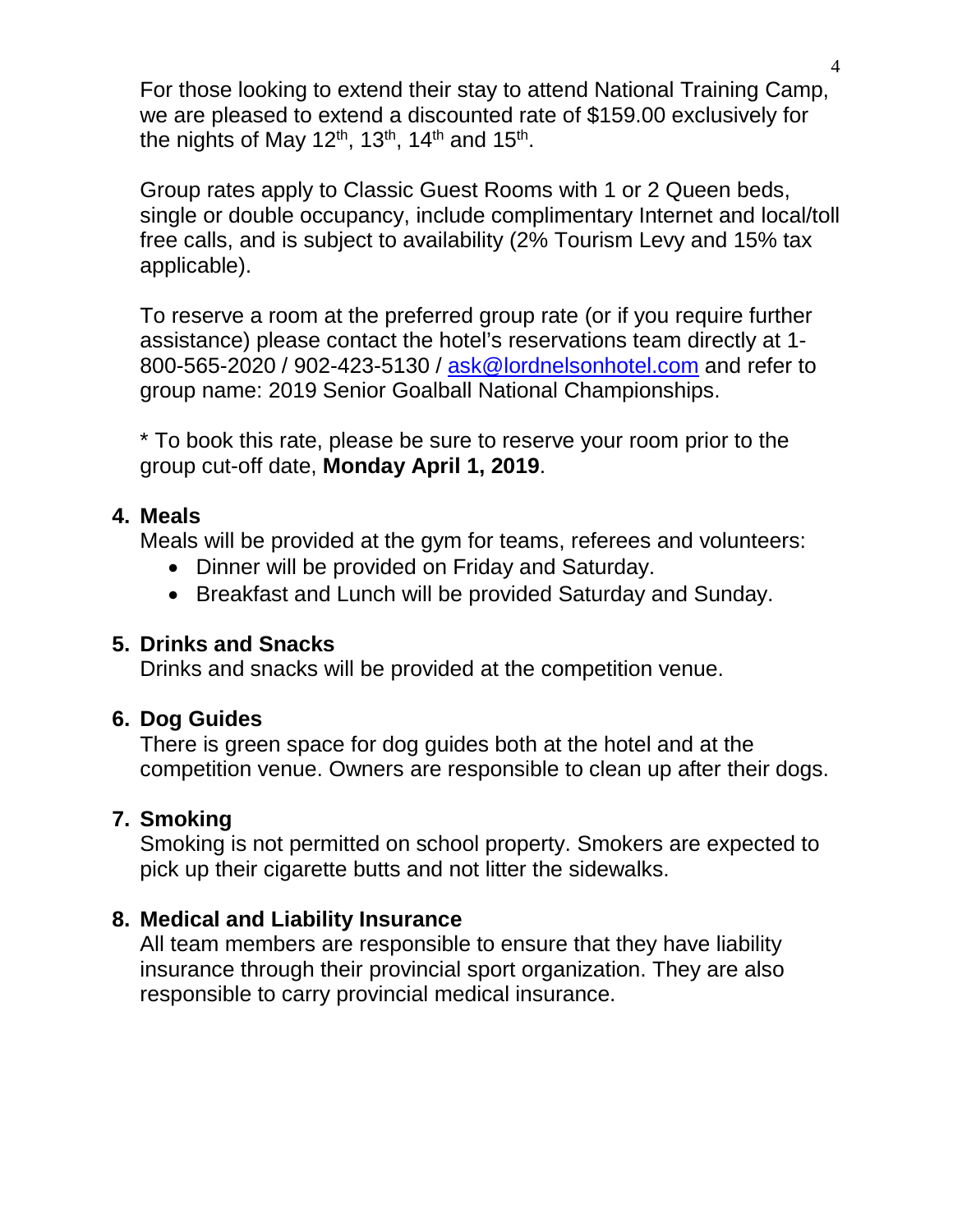### **9. Membership**

All team members; referees and officials must be members in good standing of their provincial sport organization. All provincial sport organizations with teams entered in these National Championships must be in members in good standing of the Canadian Blind Sports Association.

### **TECHNICAL INFORMATION**

### **10. Venue**

Citadel Community Centre 1955 Trollope Street Halifax, Nova Scotia

Two gyms are in the same facility and the floors are hardwood. There are bleachers in each gym.

### **11. Coaches Meeting**

With the recent concussion issues in sport, we need to discuss the rules regarding a suspected concussion. The CBSA would like to have a meeting on the Friday Evening prior to the first Games.

Coaches will be provided with a Coaches Package upon arrival.

### **12. Tournament Contact**

Blind Sports Nova Scotia Contact is Peter Parsons.

• [parsons.pete@gmail.com](mailto:parsons.pete@gmail.com)

Canadian Blind Sports contact is Stephen Burke.

- [Stephen@canadianblindsports.ca](mailto:Stephen@canadianblindsports.ca)
- 403-803-6244

### **13. Referees**

Canadian Blind Sport will appoint the Head Referee and name the referees. The Head Referee will be responsible for referee assignments during the tournament.

CBSA will book flights and accommodation for referees.

Referees will collect a New CBSA Referee Polo at the Tournament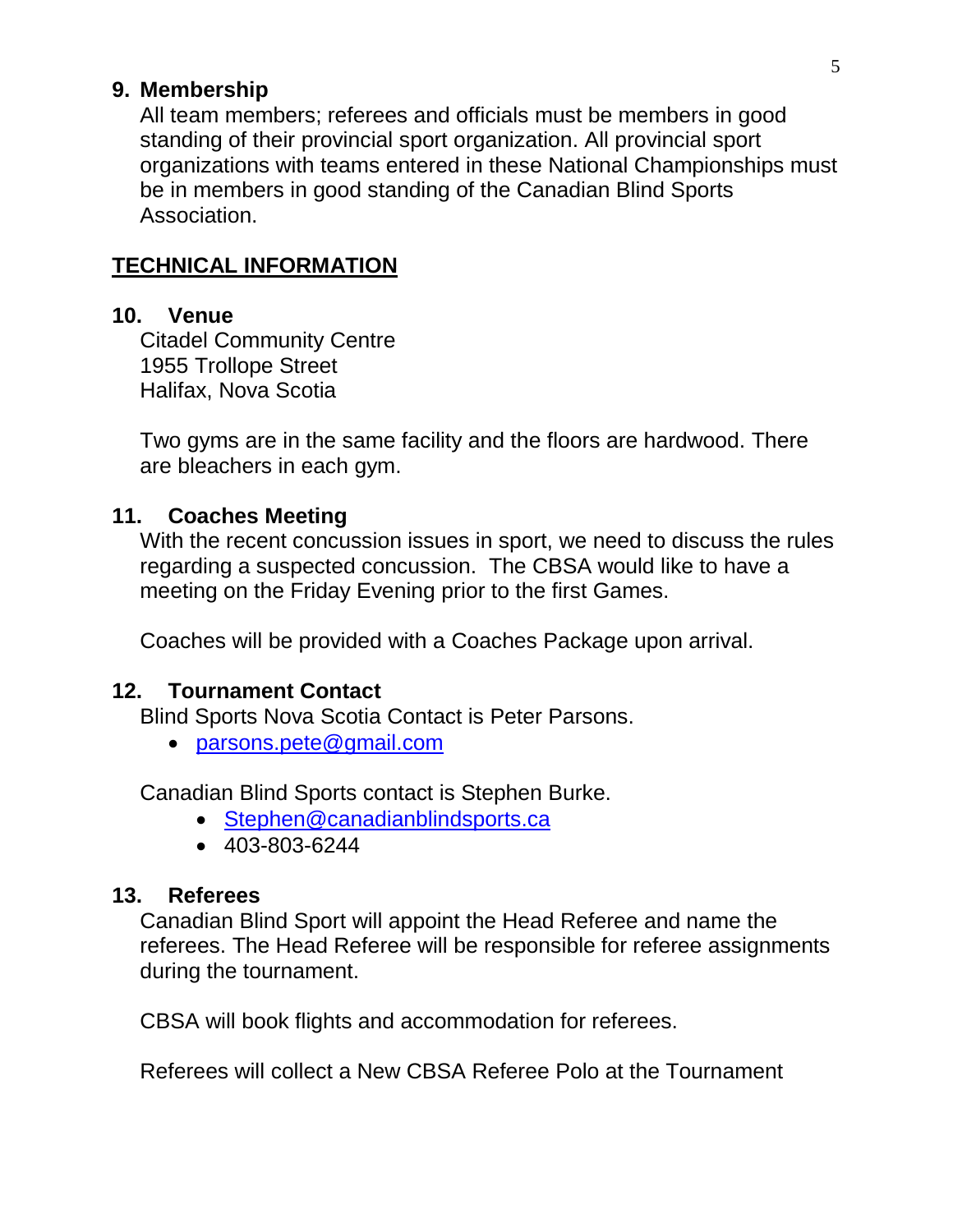Referees will provide their own whistles.

### **14. Rules of Play**

Games will be played under the IBSA Goalball Rules 2018-2021 found on the website of the International Blind Sports Association.

#### **15. Goalball**

The goalball used for this competition will be the KSG (German) ball.

### **16. Eye Patches**

Eye Patches will be provided by CBSA. Eye Patches will be used in every game scheduled. Provincial members of CBSA having athletes who have allergy concerns related to patching should contact the CBSA office with medical documentation of this prior to the tournament. This information will be passed to the Head Referee who will work to ensure an appropriate solution is in place.

### **17. Eye Shades**

Eye shades must be approved by the Referees prior to the games.

#### **18. Physiotherapy**

Accel Physiotherapy & Sport Performance will be on hand to provide physio coverage.

#### **19. Sight Classification**

CBSA is responsible for notification for sight classification. For athletes with New or Review Status, Sight Classification is tentatively scheduled for Friday, May 10 (pending numbers/need). Medical Documentation should be completed and submitted to CBSA prior to the tournament. Please contact Canadian Blind Sports if you have any questions.

### **20. CCES Anti-Doping Education**

For Goalball Athletes in the National Athlete Pool (NAP). Under the Canadian Anti-Doping Program (CADP), athletes in the NAP are required to complete anti-doping education annually.

Users can login or sign-up at [https://education.cces.ca/#/login.](https://education.cces.ca/#/login)

Questions? Email [education@cces.ca.](mailto:education@cces.ca)

For Goalball Athletes Not in the National Athlete Pool (NAP**)**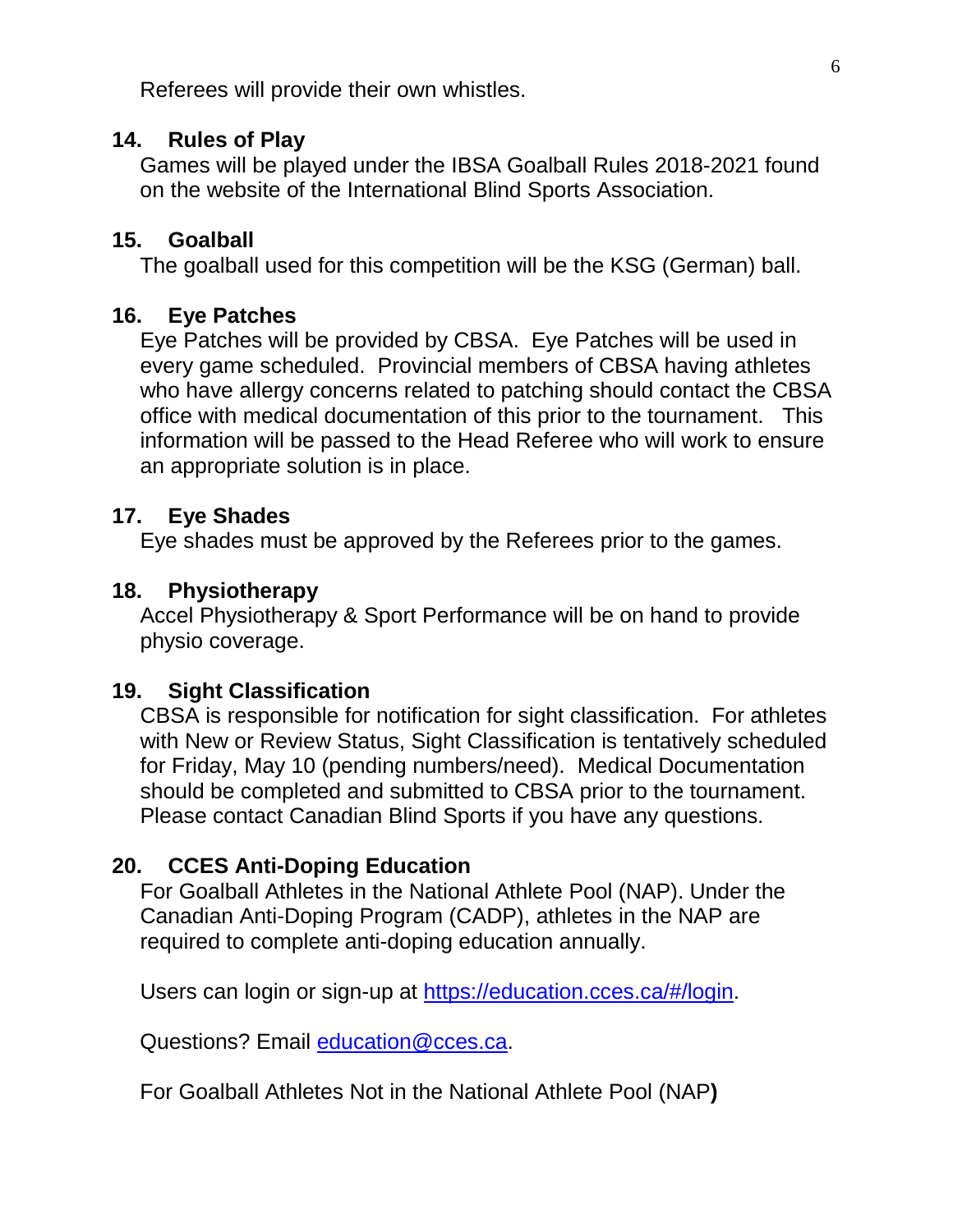Athletes who are not in the NAP are not required to complete antidoping education. However, the CBSA does recommended that you take the untracked training available at:

• <https://cces.ca/truesportclean101untracked>

For more information about anti-doping, sample collection procedures and prohibited substances, visit [cces.ca.](https://cces.ca/)

## **21. First Aid**

Basic first aid (in both official languages) will be available at the venue during competition.

## **REGISTRATION INFORMATION**

## **22. Entry Fees**

Entry fees are **\$250** per person and are payable to the Blind Sports Nova Scotia. Team entry forms should be submitted to both BSNS as well as CBSA.

Tournament Contact:

Email: [parsons.pete@gmail.com](mailto:parsons.pete@gmail.com)

- Copy: [stephen@canadianblindsports.ca](mailto:stephen@canadianblindsports.ca)
- Mail: Blind Sports Nova Scotia 268 Willow Hill Ridge Waverley, NS B2R 0A2

## **23. Entry Deadline – INTENT TO PARTICIPATE – April 12, 2019**

Provincial Associations are asked to indicate (to BSNS and CBSA) an INTENT to participate at the 2019 Canadian Goalball Championships by April  $12<sup>th</sup>$  – to include if your team(s) will be competing in Halifax, and the number of players and coaches, which will greatly assist us with planning and scheduling.

## **24. Entry Deadline – FINAL – April 26th, 2019**

This is the final submission of entry forms with complete names and jersey numbers, and entry fees.